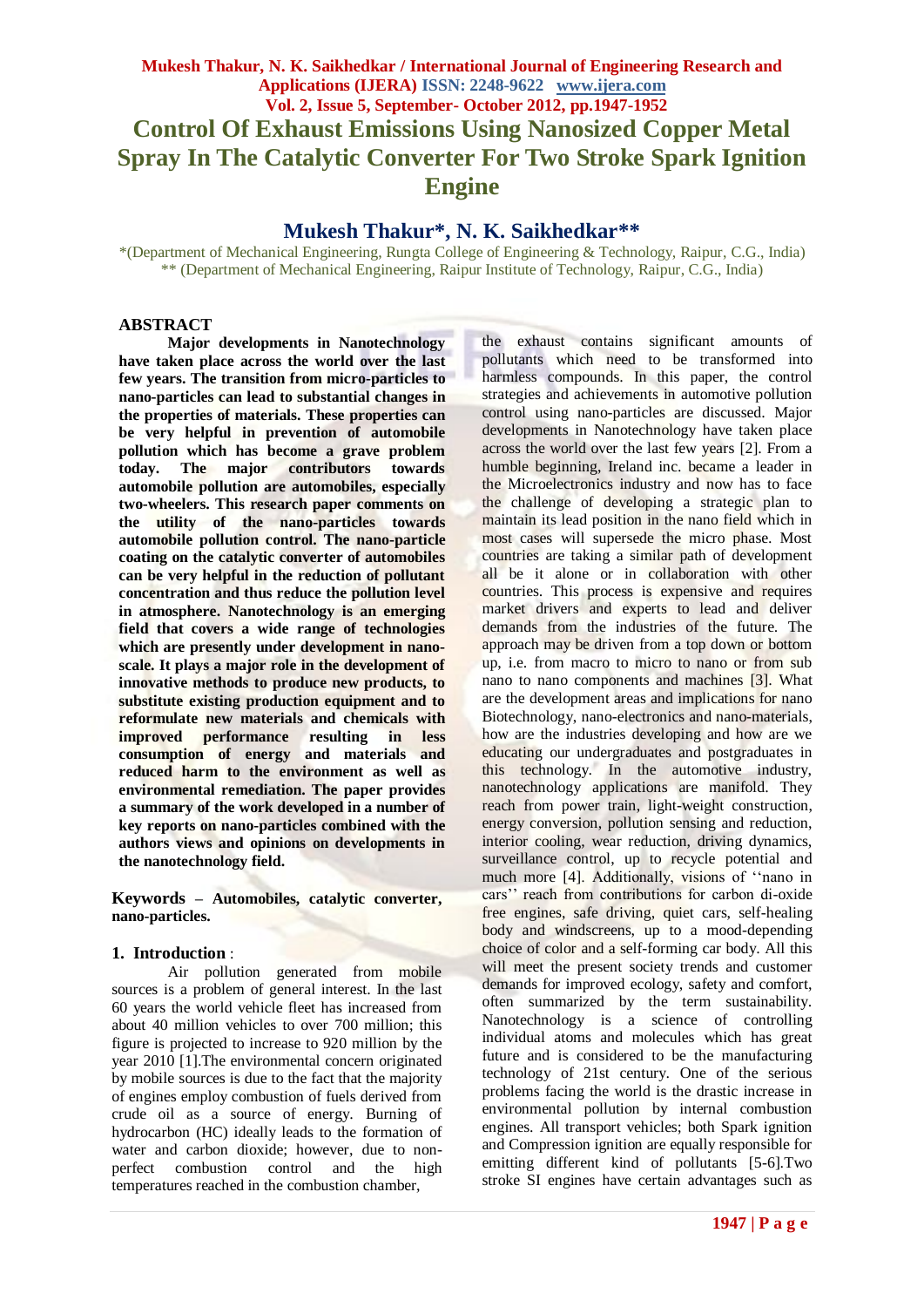compactness, lightweight, simple construction and low cost and low nitric oxide emissions, but they suffer from problems of high specific fuel consumption, high hydrocarbon and high carbon monoxide emissions. The emissions exhausted into the surroundings to pollute the atmosphere and cause global warming, acid rain, smog, odors respiratory and other health hazards. The paper provides a summary of the work on nano-particles, combined with the author's views and opinions on developments in the nanotechnology field. Behavior of materials at nanoscale is not necessarily predictable from what we know at macroscale. At the nanoscale, often highly desirable, properties are created due to size confinement, dominance of interfacial phenomena, and quantum effects. These new and unique properties of nanostructured materials, nanoparticles, and other related nanotechnologies lead to improved catalysts, tunable photo activity, increased strength, and many other interesting characteristics [7-8].

As the exciting field of nanotechnology develops, the broader environmental impacts of nanotechnology will also need to be considered.<br>Such considerations might include: the Such considerations might include: the environmental implications of the cost, size and availability of advanced technological devices; models to determine potential benefits of reduction or prevention of pollutants from environmental sources; potential new directions in environmental science due to advanced sensors; effects of rapid advances in health care and health management as related to the environment; impact of artificial nanoparticles in the atmosphere; and impacts from the development of nanomachines [9].

### **2. Methodology:**

### **2.1 Role of metal nano-particle catalysts in automotive pollution prevention:**

Catalysis involves the modification of a chemical reaction rate, mostly speeding up or accelerating the reaction rate by a substance called catalyst that is not consumed throughout the reaction. Usually, the catalyst participates in the reaction by interacting with one or more of the reactants and at the end of process; it is regenerated without any changes.

There are two main kinds of catalysts, homogeneous and heterogeneous. The homogeneous type is dispersed in the same phase as the reactants. The dispersal is ordinarily in a gas or a liquid solution. Heterogeneous catalyst is in a different phase from the reactants and is separated by a phase boundary. Heterogeneous catalytic reactions typically take place on the surface of a solid support, e.g. silica or alumina. These solid materials have very high surface areas that usually arise from their impregnation with acids or coating with catalytically active material e.g. platinum-coated surfaces. Metal nano-catalysts are being used in automobile

emission control systems and in other pollution control and treatment applications, to facilitate petroleum extraction and production, and to produce chemicals and chemical products. It is expected that the increased affordability of the use of precious metals in these applications, due to the minute amount needed for each process, will increase overall demand for these metals. Catalysts usually have two principal roles in nanotechnology areas: (i) In macro quantities, they can be involved in some processes for the preparation of a variety of other nanostructures like quantum dots, nano-tubes, etc. (ii) Some nanostructures themselves can serve as catalysts for certain chemical reactions. Automotive catalysts use platinum, rhodium and palladium to speed up chemical reactions of pollutants such as nitrogen oxide, carbon monoxide and hydrocarbons, to create non-toxic emissions. By using nanoparticles of the precious metals instead of larger particles; less metal is needed to produce the same surface area over the ceramic base of the catalyst as shown in figure 1.



Figure 1: Use of nano catalyst coating in catalytic converter (indicated by red color)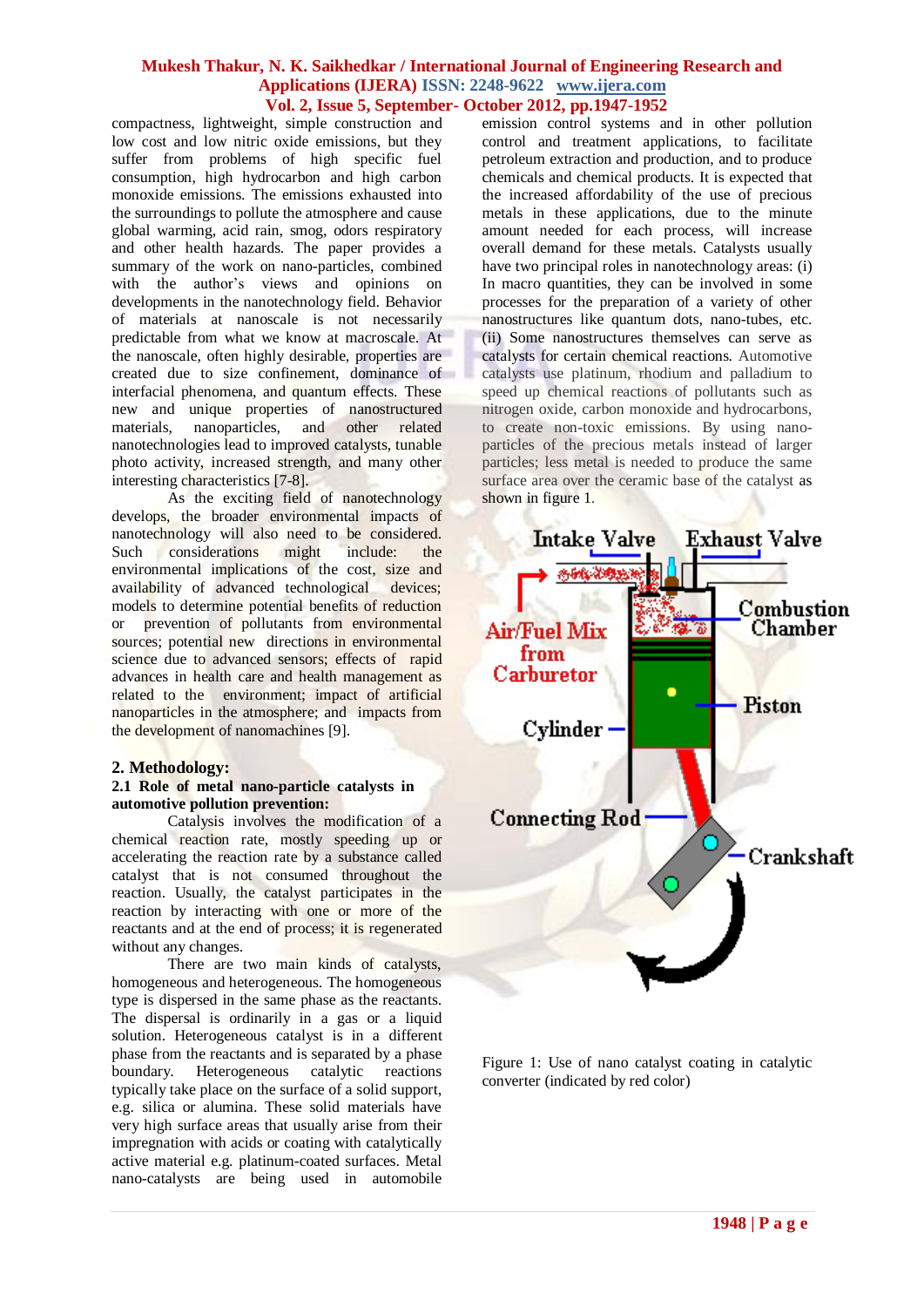# **2.2 Use of copper nano-particles:**

Copper — the stuff of pennies and tea kettles — is also one of the few metals that can turn carbon dioxide into hydrocarbon fuels with relatively little energy. When fashioned into an electrode and stimulated with voltage, copper acts as a strong catalyst, setting off an electrochemical reaction with carbon dioxide that reduces the greenhouse gas to methane or methanol. Various researchers around the world have studied copper's potential as an energy-efficient means of recycling carbon dioxide emissions in power plants: Instead of being released into the atmosphere, carbon dioxide would be circulated through a copper catalyst and turned into methane or methanol which could then power the rest of the plant by combustion, or be converted to chemical products such as ethylene. Such a system, paired with energy from solar or wind, could vastly reduce greenhouse gas emissions from coal-fired and natural gaspowered plants. But copper is temperamental: easily oxidized, as when an old penny turns green. As a result, the metal is unstable, which can significantly slow its reaction with carbon dioxide and produce unwanted byproducts such as carbon monoxide and formic acid. Now researchers at MIT have come up with a solution that may further reduce the energy needed for copper to convert carbon dioxide, while also making the metal much more stable. The group has engineered tiny nano-particles of copper mixed with gold, which is resistant to corrosion and oxidation. The researchers observed that just a touch of gold makes copper much more stable. In experiments, they coated electrodes with the hybrid nano-particles and found that much less energy was needed for these engineered nano-particles to react with carbon dioxide, compared to the nano-particles of pure copper.

#### **2.2 Use of platinum catalysts:**

Platinum is a rare element and therefore in demand for use in both jewelry and as a catalyst. In bulk form, platinum is one of the most effective but expensive catalysts available. You probably use platinum as a catalyst every day in the catalytic converter in your car. The platinum in a catalytic converter helps change air-polluting molecules from your car exhaust into less harmful molecules. The atoms in molecules, such as hydrogen, bond with platinum atoms, and then the platinum atoms release the hydrogen atoms, allowing them to react with other molecules. By breaking up molecules into atoms, platinum facilitates chemical reactions and allows them to occur at a lower temperature than they could without a catalyst. Using nano-particles of platinum increases the surface area available for a reaction and also increases the percentage of platinum atoms available for contact with molecules involved in the reaction. This difference allows researchers and manufacturers to use smaller

quantities of platinum, which is important given its high cost. These improved catalysts have a better capability to break down air pollutants and also reduce the cost of catalysts used in fuel cells. But platinum comes at a high price, so nanotechnologists may choose other options in some cases.

# **3. Methodology**

### **3.1 Experimental work:**

The experiments were carried out on a two stroke, single cylinder, horizontal air-cooled spark ignition engine. The dynamic test rig consists of a two stroke petrol engine coupled to electrical dynamometer, a rheostat is provided to load the engine, various measurements are provided so that performance of the engine at various loads and speed can be estimated shown in figure 2.

Following steps and precautions were undertaken.

1) Put sufficient petrol along with self mixing 2T oil in the tank.

2) Check oil level in the gear box of the engine, if necessary add up SAE-40 .Oil level should always be up to the oil filling hole.

3) Confirm that the engine is in neutral gear, all switches of the load bank are off and ignition switch is 'on'.

4) Start water supply to the calorimeter.

5) Press the choke knob and give a sharp kick, engine will start. As the engine starts, release the choke knob, pull the clutch lever.

6) Uniformly increasing the accelerator and set the engine speed to say 1600 rpm at varying load conditions (0.25. 0.5, 0.75 and full load). Initially the experiment is performed at 0.25 loads keeping the speed 1600 rpm. Same experimentation is performed using nano copper coated sieve.

7) Repeat the above procedure for another speed say 1900 rpm at varying load conditions with & without using catalytic converter.

8) The above procedure was repeated for different speed with different load conditions using sieve coated with Cu nano-particles.

The exhaust emission measurements were carried out by using a calibrated standard instruments AVL 422 gas analyzer for CO and HC at each operating point for both conditions with and without catalytic converter is recorded and figures were plotted between varying load and pollutant concentration.

AVL 422 Gas Analyzer- In exhaust gas analyzer inserts a probe in to tail pipe of scooter engine. The probe draws out some of the exhaust gas and carries it through the analyzer. There are two display units in exhaust gas analyzer to measure the HC in ppm and CO in a percentage. The exhaust gas sample was of the tubing approximately 15 cm in to scooter tail pipe.

Specification-1.Engine type-Two stroke, single cylinder horizontal air cooled petrol engine.

2. Maximum speed -3000 rpm.

3. Brake horse power- 4.5hp.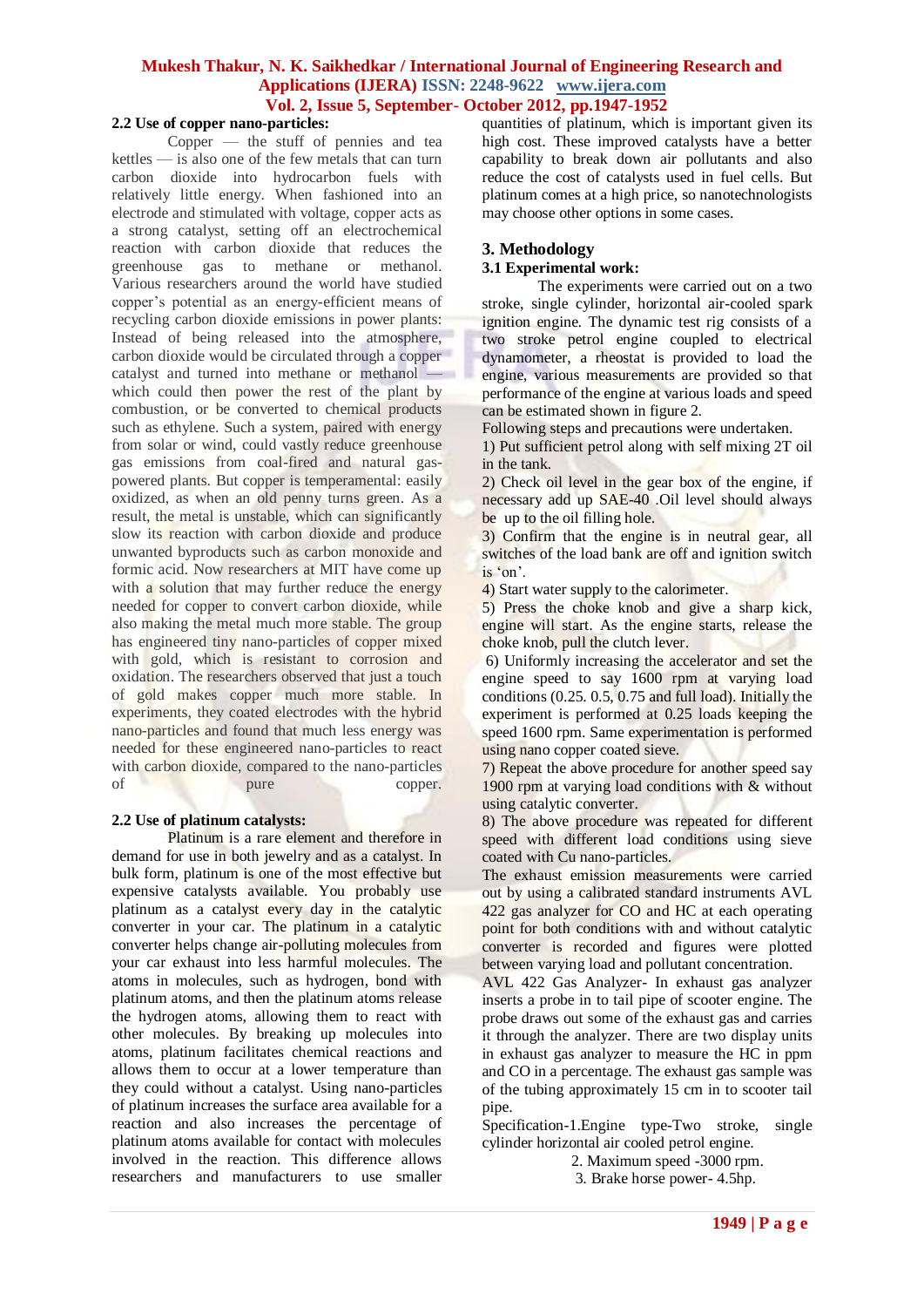



#### **3. Results and Discussion:**

Emission parameters of a S.I. engine with and without catalytic converter are studied by changing load and speed as shown in Fig. 3-6. By studying various graphs for carbon monoxide and hydrocarbon in varying speed and load, the following results were obtained:

a) Figure 3and 4 showed the effect of changing load on CO & HC percentage emission at 1600 rpm. It is

clear from the figure that CO  $\&$  HC emission at 0.25 load is somewhat higher than the moderate load  $(0.5)$ & 0.75 load) because the temperature outside the burning flame zone is much lower leading to formation of hydrocarbons also the air-fuel ratio is 10:1 leading to slow oxidation. As the load increases from 0.25 to 0.5 to 0.75, more amount of charge is supplied inside the cylinder and the oxidation process is CO are found to be lowered.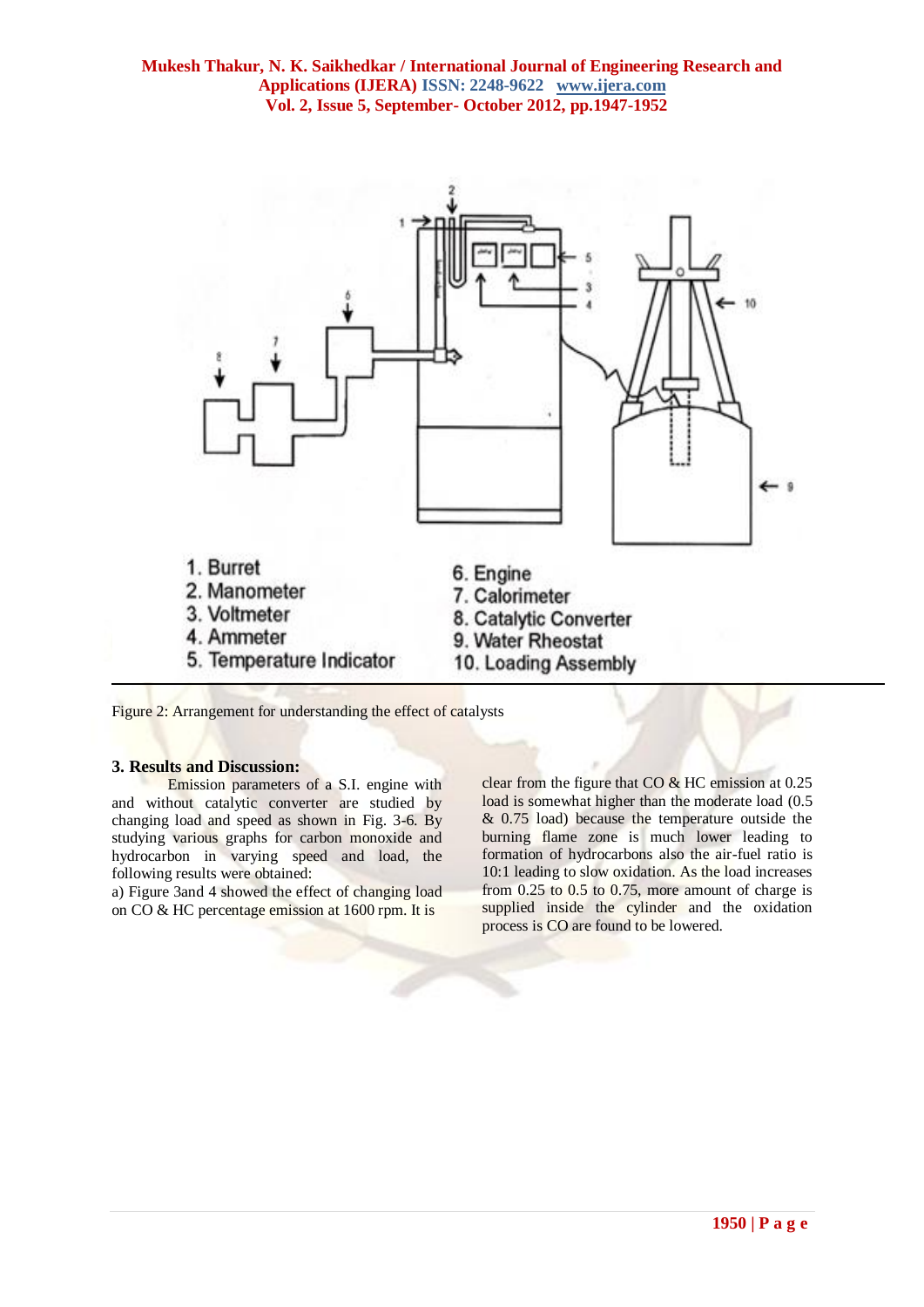

b) At varying increased load with increasing speed it is found that emission of  $CO$  & HC decreases. Emission of  $CO$ decreases from 1.5% to 1.2% when speed increases from 1600 to 1900 rpm as shown in figures 5 and 6. c) On repeating the above steps for 1600 to1900 rpm using catalytic converter (Cu sieve) coated with copper nanoparticle, the emission of HC and CO are found to be lowered  $\&$  more efficient than bulk copper.





Figure 4: Effect of changing load on HC in ppm emission at 1600 rpm.

Wocc : without catalytic converter Wcc : with catalytic converter





Figure 6: Effect of changing load on HC in ppm emission at 1900 rpm.

# **4. Conclusion:**

The engine is designed to run at medium load (0.5 load ) for a longer time due to less